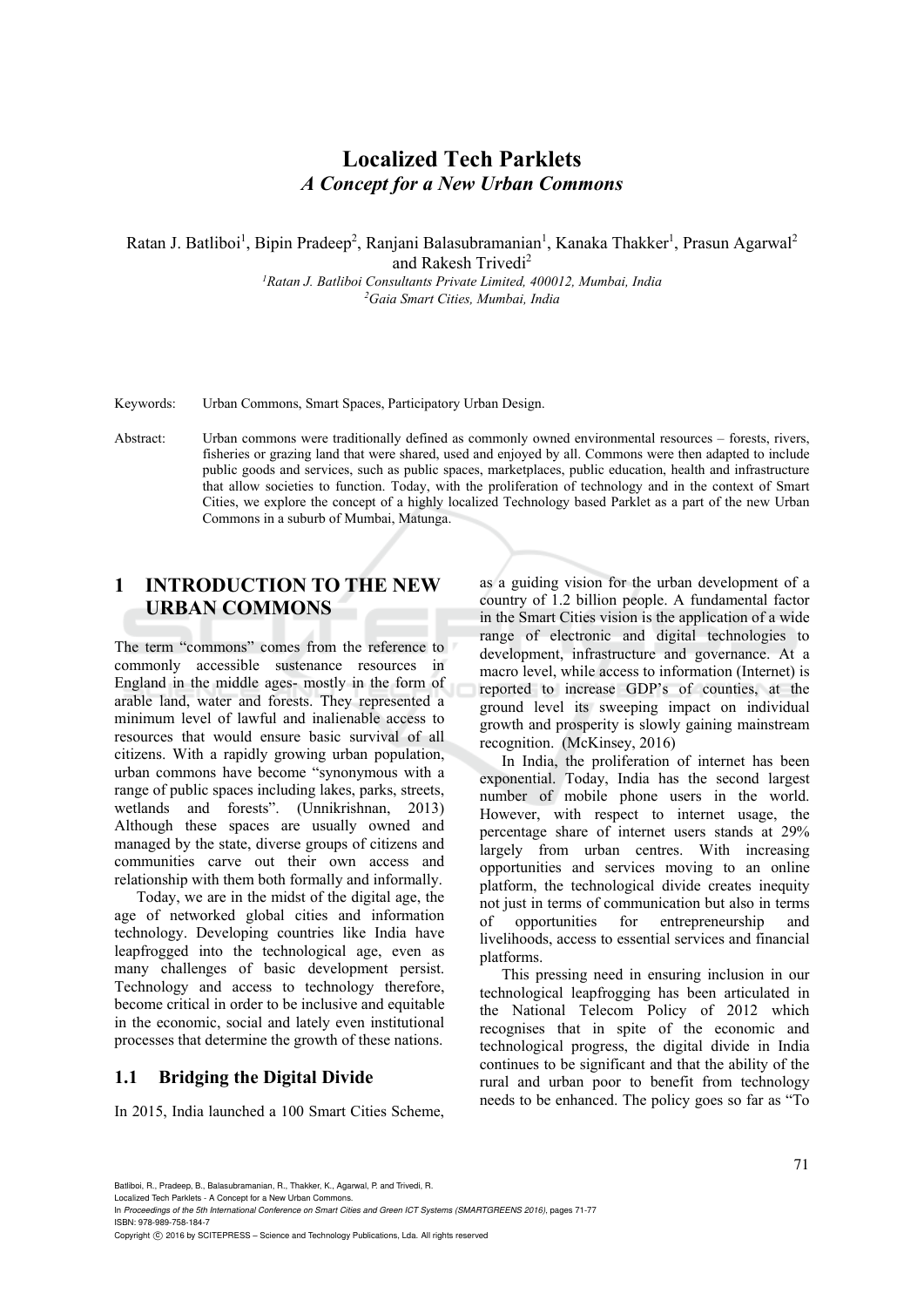recognise telecom, including broadband connectivity as a basic necessity like education and health and work towards 'Right to Broadband'". (DoT, 2012)

It becomes essential, then, to consider that access to the realm of digital and information technology, just like access to public space and utilities is essential to ensure equity in our growth story. This project attempts at modeling precisely such public access to space and information technology in a sponsored, open and replicable format, through on ground engagement with a community. The model we propose takes into consideration the dense conditions of Indian urbanity, and the dynamic natures of our cities to create Tech parklets. These new parklets could be more inclusive of the urban poor or of those without access to the Internet, thereby reducing the digital divide in the population.

The objective of this work is to provide a prototypical design for a Technology Parklet as part of the new urban commons. It aims at creating a model for technology based parklets which can become a part of our urbanscape by coupling urban design concepts with new technology trends and a viable and sustainable business/operational model. This paper elaborates the concept of the tech parklet as a social, economic, design and technological model of new urban public spaces, and briefly speaks about it in the context of a neighbourhood in Mumbai called Matunga where the first prototype is being designed.

TECHNO AND

### **2 APPROACH**

The project was born out of an interdisciplinary effort between the urban design cell of RJB-CPL and the technology firm Gaia. The collaboration aims at approaching the ongoing efforts of building Indian Smart Cities not just through a technological lens but also by finding ways to combine smart technologies with sustainable innovations in urban design and planning.

The idea of tech parklets was based on our interventions in public spaces at various scales, where we identified the current need to amalgamate space with accessible technology. Our approach to the project was to first identify the various contexts in which such an intervention would be feasible, followed by intensive spatial and social studies to identify the specifications of the parklet.

The prototype is designed with a number of technical and spatial modules which can be used in permutations and combinations according to contextual and circumstantial needs. An

overreaching approach to designing these tech parklets is citizen engagement within a participatory framework for co-design. This is an integral part of embedding the parklet within a community or neighbourhood and it will maintain the bottom up and open nature of the concept.

This idea is centred at the intersection of four themes:

 **Innovative Urban Design:** Providing a design model to use in the context of city and area dynamics, and accommodating the diversity of citizen needs in a user friendly environment. The design would aim to promote social interactions and would be inclusive by nature.

 **Digital Technologies:** The Technology elements, both Hardware and Software with new techniques and localized services that should be provided for unleashing the potential of the parklet, ensuing citizen engagement and digital inclusion.

 **Sustainable Operational Innovation:** Since management is a key parameter for the performance of public projects, identifying the localized institutions and actors and building capacity among them will ensure that the tech parklet can be operationally feasible and sustainable. This will be crucial to the longevity of the system.

**Localization:** In order to be accessible and interactive, the tech parklets need to respond to local contexts, cultures and user patterns. Therefore, the tech parklet is modelled along the lines of existing traditional Indian spaces of urban social interaction.

In the case of our prototype which is being developed in Matunga, we are following a participatory urban design approach, where we have engaged the neighbourhood organizations and residents in generating collective urban action. The process of designing the tech parklet therefore, takes place by engaging these local actors in identifying their own requirements, and in setting up sponsorship and operational mechanisms to sustain the parklet.

The aim of our exercise of designing the tech parklet at various locations and critically analyzing the intervention is to eventually compile a handbook which will provide the necessary know-how to allow local actors to take up self-made tech parklets as community interventions in public space.

## **3 EVOLUTION OF THE PARKLET**

Arising from tactical bottom up urban design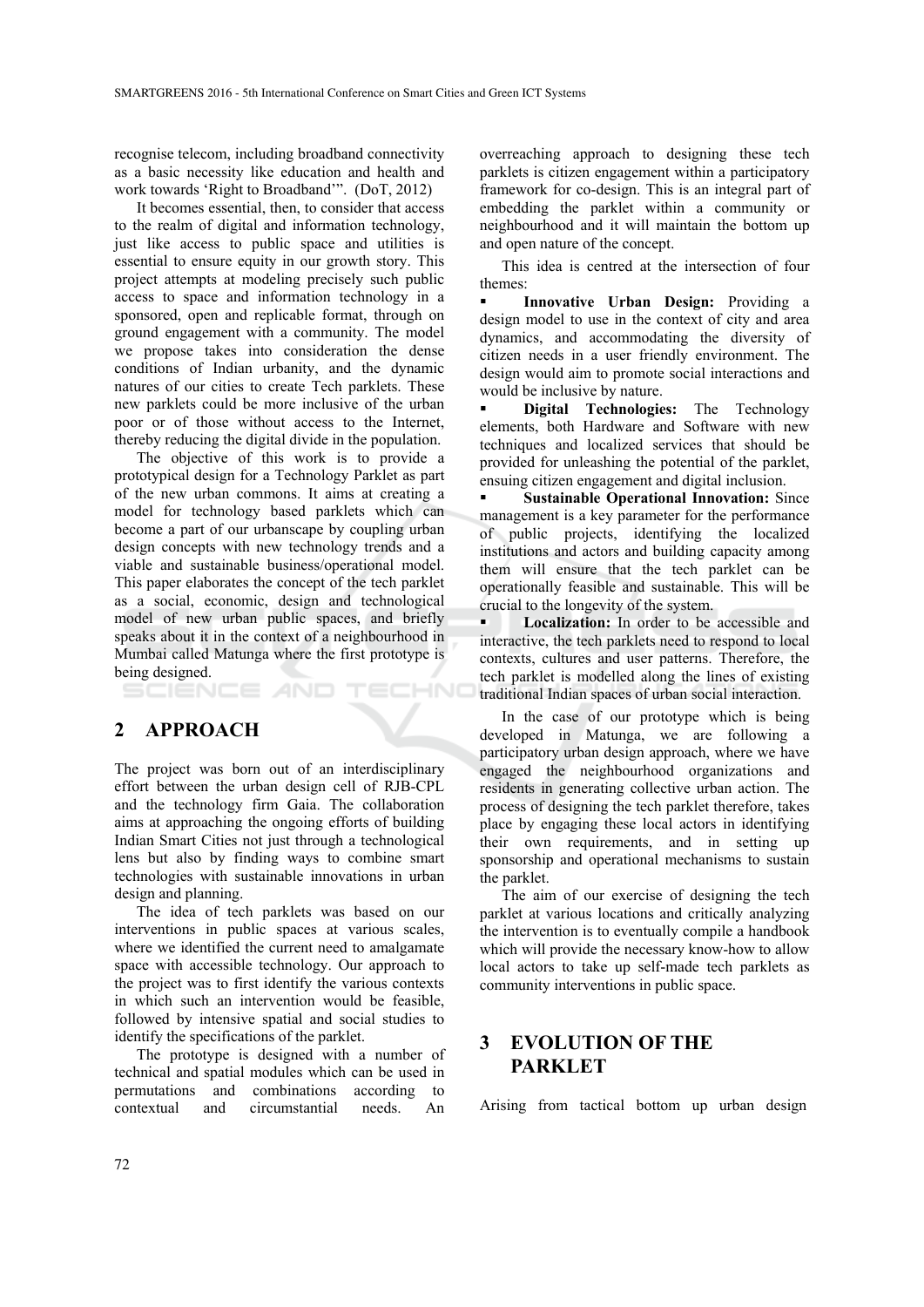

Figure 1: Images of Park(ing) Day (RebarGroup, 2016).

practice, the parklet as a concept was an attempt at low-cost conversion of small and underutilized residual spaces originally devoted to cars, into spaces for the passive or active recreation of people. The idea of the parklet in its current form grew from Rebar's 'Park(ing) Day' initiative in San Francescoan idea that has now been adopted as an annual event in cities across the world. (RebarGroup, 2016) Park(ing) day encourages citizens to create temporary, one day installations intended to reclaim public space and create pockets of social interaction within the city in a do-it-yourself, bottom up movement.

The basic idea encourages citizens to recognize streets as public spaces and to determine need based public functions that the space could be used for. Other than providing alternate spatial visions, Park(ing) Day also questions the normative boundaries of privatization of public space and citizen presence in public space.

In our current context, we are looking at the concept of a parklet, as a model for a low cost, replicable unit for public access points to information technology. In addition to being a space of active engagement, it could benefit local businesses, residents, and visitors by providing

much needed public spaces which attract customers and foster community conversation.

## **4 LOCALISING THE TECH PARKLET**

In the context of Mumbai, interventions like the 'vachnalays' or public reading rooms have been popular but continue to be used today only by a certain age group of people, mainly the senior citizens. Vachanalaya is a Marathi term which means reading room. These are located in public spaces and provide a range of newspapers and magazines which can be accessed for free by the public. Vachanalayas also often turn into lively spaces of conversation and discussion. The 'vachnalays' constitute a healthy platform for discussion and debate on current affairs and encourage a certain knowledge based social interaction. With the spread of technology and smart phones, the younger generation refrains from using these spaces, and the once prevalent urban platforms are now becoming scarce.

Another colloquial form of localized public spaces is temporary shaded seating areas near small roadside shrines. Such "mandals", are often used as conversation spaces by local residents and as resting spaces by passers-by. Such indigenous appropriations of the streetscape follow along the lines of the parklet, functioning as 'localized parklets'. There is a need however to accommodate a varied range of users who belong to different age groups and social classes within these public pockets and technology can be used as a catalyst do this. The smart phone is today ubiquitous and appeals to people cutting across lines of economic, social and educational status, and provides a sense of equity on a technological platform.

It is essential that any design insertion which is sensitive to the Indian context needs to withstand challenges of vandalism, theft, and lack of ownership by the community. The vernacular versions of the parklets mentioned above have an institutional management system in the form of patronage by political parties, the local municipal ward or community groups who use the space on a regular basis and assert ownership through its maintenance. These institutional mechanisms need to be studied and adapted to create sustainable operational models for the tech parklet.

The challenge in designing the tech parklet would be, therefore, to meet global requirements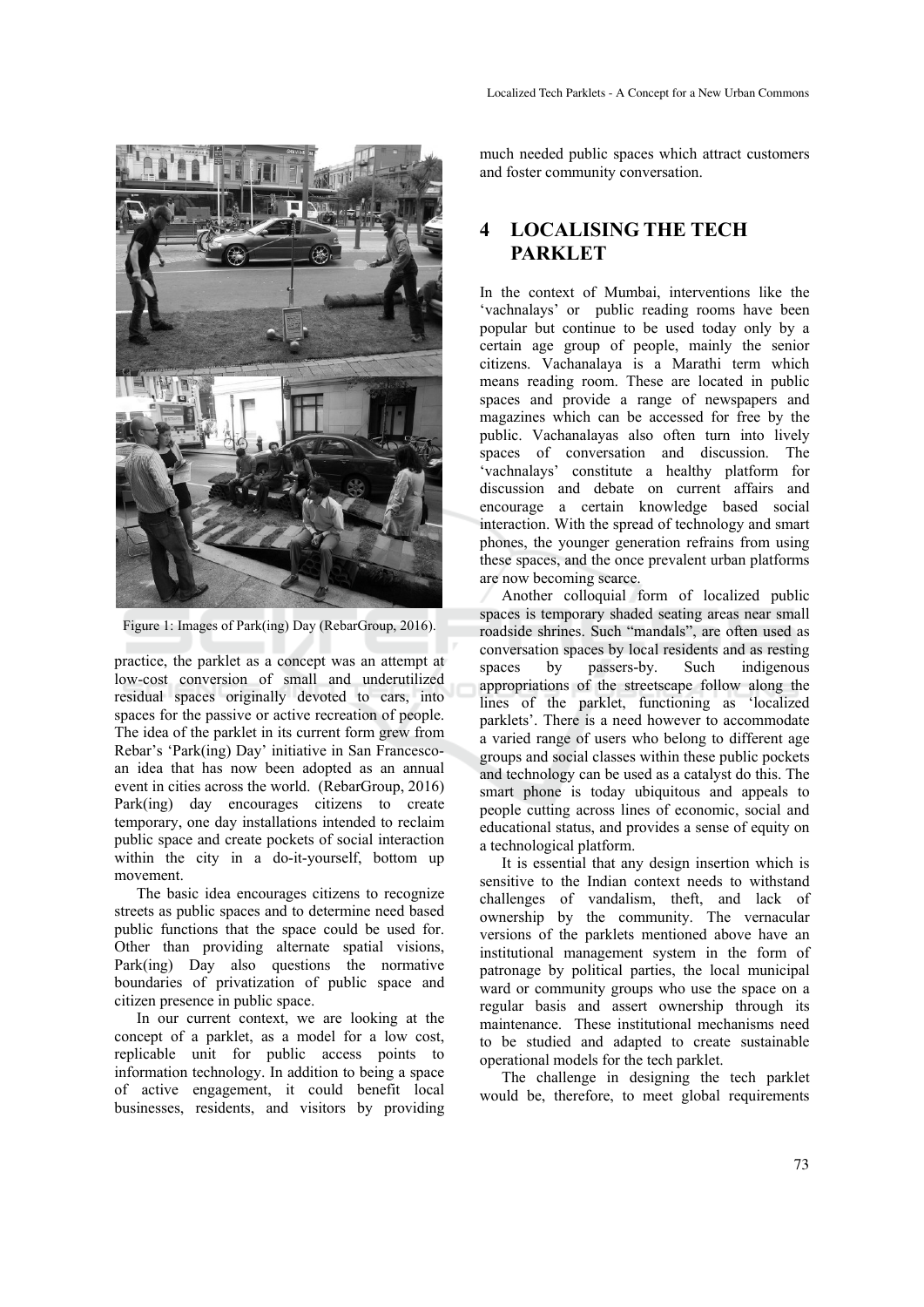while simultaneously responding to local challenges and ensuring that the final outcome is socially inclusive and accessible to all.

## **5 TECH PARKLET CONSTITUENTS**

The tech parklet has been devised under three main components: the design component, the digital component and the operational component. Each of these will be tackled as a global prototype which responds to local and micro conditions.

#### **5.1 Design Component**

The tech parklet will be incremental in design and will be developed over phases. The additions at each phase shall be made after a careful understanding of the responses inferred from the previous phases and the area of insertion. The basic module of the tech parklet shall be the same as the dimensions of one parking lot which is 3.00 m x 6.00 m.

This module is envisaged as a temporary incremental and flexible structure which can be modified in phases and with the potential of becoming a permanent public space. Figure 2 shows the phases of the tech parklet as a conceptual design and its incremental growth potential into a larger public space. A major consideration of the design is the response to the context of a public space, which requires every component to be vandal proof, steal proof and weather resistant. It must also be able to create a sense of ownership with the users who would then contribute to its maintenance and safety. The design of the tech parklet needs to allow not just individual digital access but also encourage interaction and conversation between the users which promotes educative dialogue between users. Elements like seating and shading devices could help create conducive and engaging spaces.

The structure is designed for flexibility and engagement since it will be an area for information gathering and electronic transactions, a facility for general relaxation, as well as venue for small civic interactions and meetings. In addition, it needs to be protected from vandalism, theft and other perverse activities. This is done by developing an idea of steal-proof public furniture, which will employ recycled materials of low intrinsic and resale value, high durability and weather resistance. This is also aimed at increasing the environmental sustainability of the project.



Figure 2: RJB-CPL + Gaia Tech Parklet Design.

#### **5.2 Technology Component**

The basic module of the tech parklet will be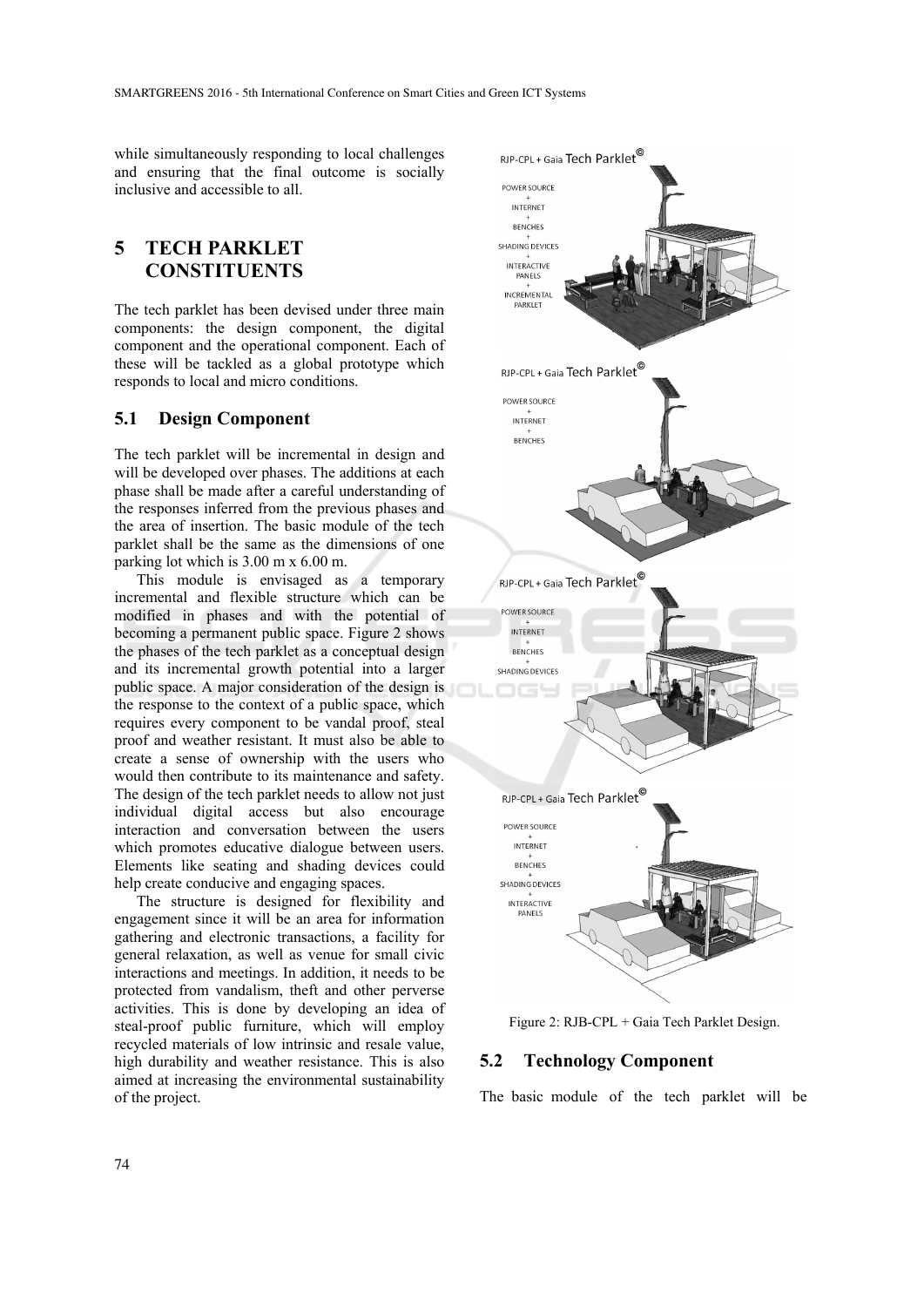equipped to provide the users with primary access to the digital sphere in the form of public Wi-Fi and charging points. This will be a self powered system, and would primarily utilise a solar panel as the power source. There is a potential here to conduct small scale experiments in other alternative methods of clean energy generation.

Depending on the context of intervention, the next phase could include an interactive kiosk incorporating local applications which would range from providing access to public utilities like bill payment and banking portals to those that provide health care services. Innovative components like stationary cycles that generate electricity to charge mobiles can be included. The tech parklet would evolve, in response to the user patterns and requirements, to include a wider range of applications, information services and public interaction systems at public spaces of larger scales.

The basic module of the tech parklet will be equipped to provide the users with primary access to the digital sphere in the form of public Wi-Fi and charging points. This will be a self powered system, and would primarily utilise a solar panel as the power source. There is a potential here to conduct small scale experiments in energy generation with wind and human power as well.

Depending on the context of intervention, the next phase could include an interactive kiosk incorporating local applications which would range from providing access to public utilities to those that provide health care services. Innovative components like stationary cycles that generate electricity to charge mobiles can be included. The tech parklet would evolve, in response to the user patterns and requirements, to include a wider range of applications, information services and public interaction systems at public spaces of larger scales.

#### **5.2.1 Hardware**

Fundamentally, all the technology pieces are meant for heavy duty use in rough conditions and other harsh environmental factors with an industrial, ruggedized design providing secure and reliable protection. All pieces will be bolted to the floor or housed in secure brackets. We also refrain from specifying a processor, access speed or bandwidth or frequency of operation, considering the speed of technology growth and local conditions.

 **Digital Access:** This is provided by two means - on self owned devices via the open Wi-Fi as well as on the interactive panels provided and housed in the parklet. The interactive panels are simple tablets that

are developed for industrial use with panels meant for outdoor daylight conditions that also protect the glass from scratches and dirt. As it will be in a public space, screen viewing angles to facilitate personal use and information security are addressed.

 **Wi-Fi Router:** The Wi-Fi router is a critical component for internet access; it needs to be a high speed device. For purposes of the Matunga implementation, a 450 Mbps router that can operate in dual band is used. Wi-Fi access model and software is detailed further below.

 **Pedal Powered Charging:** Another element is the pedal powered Phone/Tablet Charging unit. This is an attachment to a cycle (uni or bi) that powers up from the pedalling motion of the bike's rider. A dynamo, the electricity generator is powered by the cycle wheel as a rider pedals and transfers electricity to a charger attached to the handlebar, which a phone or tablet plugs into. (Cnet, 2016) (Instructables, 2016) (The Charge Cycle, 2016)

 **Flood Lights and Personal Light:** Light is supplied by solar powered LED floodlights as well as individual small LED's near the interactive panels

**Sensors:** Motion sensors that trigger an alarm when there is an attempt to dislodge the tablets is another constituent of the whole offering.

 **Vending Machine Interface:** A unit that supports coin and bill note payments. This is then connected to a connector that supplies power and the two-way communication signals to a controller that manages the duration of access and activity on the pedal and the interactive panels or tablets.

Finally, power to the tablets and interactive panels are solar generated or manpower generated.

#### **5.2.2 Software**

The software that manages access is meant to regulate usage and provide a fair and democratic means of using the parklet. Access to Wi-Fi, the panels, the pedal powered charging unit and even lights is controlled in a manner where certain duration could be provided free of charge and any duration beyond that is charged.

Both Wi-Fi access and the interactive panel is facilitated in a manner where there is a Walled Garden and an Open access. A walled garden or closed ecosystem is a software system where there is a limited set of applications, content, and media, which is controlled and restricts access to the wider set of applications or content. This is in contrast to an open platform, where consumers have unrestricted access to applications, content, and much more.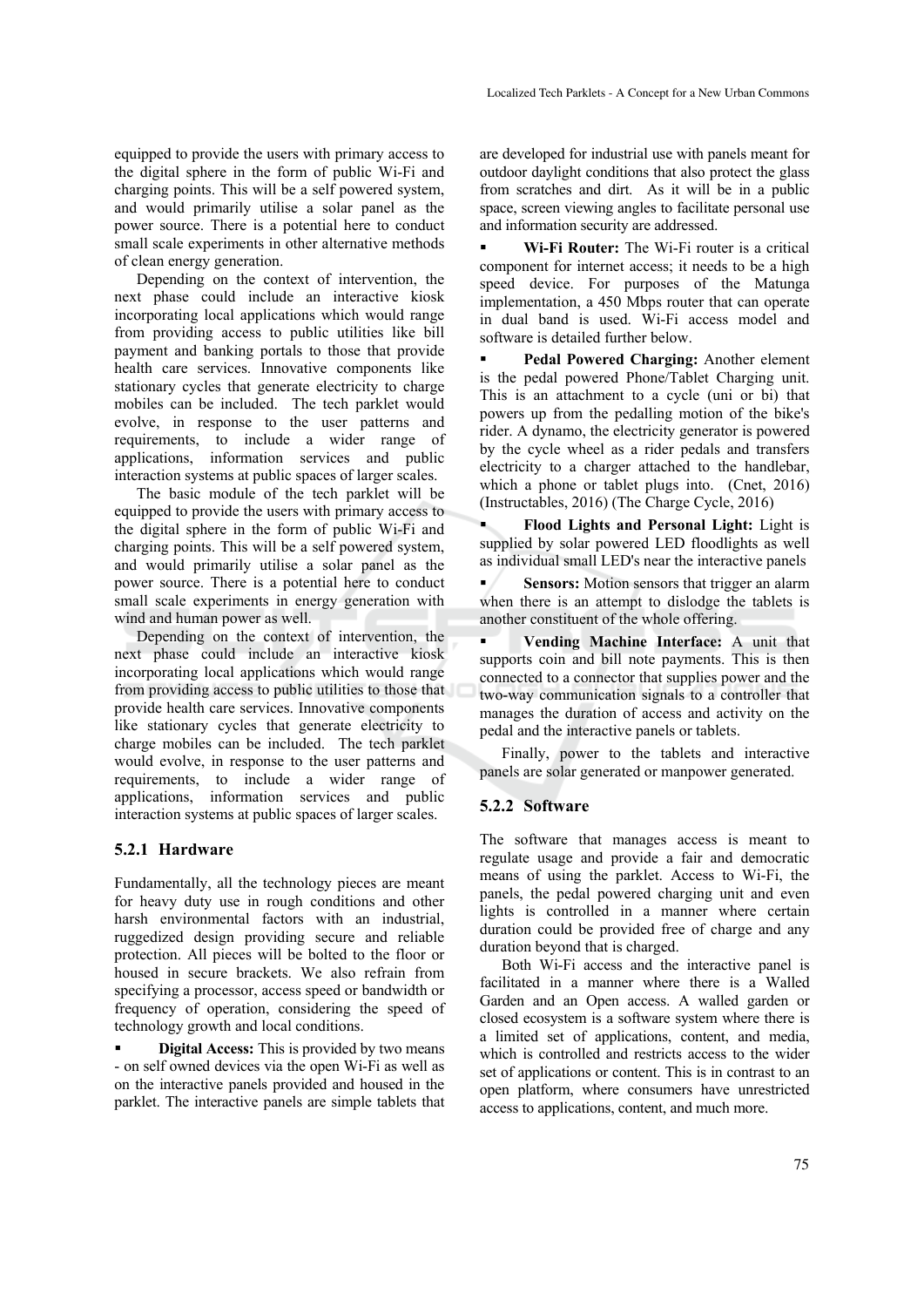Besides ensuring fair access and access to important public services that include government services, financial services and limited educational or sponsored content, this is done to prevent violation of regulatory conditions that are unclear around open Internet usage.

#### **5.3 Operational Component**

Creating practically sustaining systems of operations and maintenance is critical to the success of the tech parklet. This pays attention to the capital and operational cost of components and services, the role of continuous suppliers, advertisers and end users, and the integrated nature of the parklet.

The parklet needs to be treated not as a value chain but a value circle in which the various components, solutions and services together with the users, make a positive contribution to resource utilization and productivity. Advertising, sponsoring, usage charges and transaction charges are the four means envisioned for generating the operational costs of the parklet

All usage beyond the Walled Garden is charged. Keeping the nature of the parklet to the unbanked or urban poor in mind, small amounts of money or micro payments are made directly to the vending machine interface. This interfaces with the requisite mechanisms controlled by the software described in the previous section and regulates the usage

The pedal powered charging unit and the interactive panels' station will work for a predecided duration for free. Subsequent usage will be charged. In a manner akin to digital access, money will be deposited into a vending machine equivalent which triggers appropriate responses into the systems. The solar lights could also work in a similar manner, where costs are borne by users.

### **6 PROTOTYPE IN MATUNGA**

The precinct of Matunga is widely recognized as an educational hub, due to the presence of numerous institutions, schools and colleges. The urban fabric of this predominantly institutional area is interspersed with residential neighbourhoods and this overlap is what makes Matunga an interesting area of intervention. The major stakeholders in this area are not just the students and academicians but also the small neighbourhood communities and bodies like the ALM (Advanced Locality Management) that are highly active and have a strong sense of ownership of the public spaces.

Advance Locality Management (ALM) is a

partnership between Municipal Corporation of Greater Mumbai (MCGM) & the citizens, for sustainable environment friendly waste management programme for the neighbourhoods buildings. ALM was a scheme initiated in 1998 with 658ALMs in all 24 wards of Mumbai.

As of the writing of this paper, the authors and their firms are involved with the citizens of the Mogul Lane ALM in a process of re-visioning and reinventing their neighbourhood. As part of this process, the attempt is to integrate the component of technology as a social tool and as a service available to its residents. The tech parklet will be an integral component of this attempt, where access to technology will become a neighbourhood commons. The tech parklet is proposed to be installed in an area being co-created as a neighbourhood park. The park is a citizen initiative to reclaim an existing parking space as a community garden.

Our studies focused on the needs of the neighbourhood, which have been identified as social spaces, access to internet, integration of health facilities and public provision of information and educational services. The components of the tech parklet have been accordingly decided as mentioned in section 5.2 of this paper.

Another key consideration is the location of the tech parklet, as it raises issues of ownership. The residents of surrounding buildings avail an additional benefit in the form of access to Wi-fi from the comforts of their home. This vested interest can be harnessed to motivate the residents to keep watch on the tech parklet and prevent it from being vandalized.

The funding for the hardware component of the prototype is being sourced through Corporate Social Responsibility initiatives of businesses located in the neighbourhood. The software and network provisions are being sourced though network providers in return for advertising rights. In this manner, the project creates a model for a Public-Private-Community engagement at a localised and neighbourhood scale.

As of the writing of this paper, this project is at the stage of community co-design where the residents along with RJB-CPL and Gaia are ideating the design and facilities of the tech parklet.

The tech parklet, still at an early phase of development, does not have any specific scientific studies yet. The open ended and co-productive nature of the project also implies that we do not start with a fixed idea of design or technical specifications. While we have a basic programme for the parklet as a starting point, the eventual result will be a product which evolves with our process